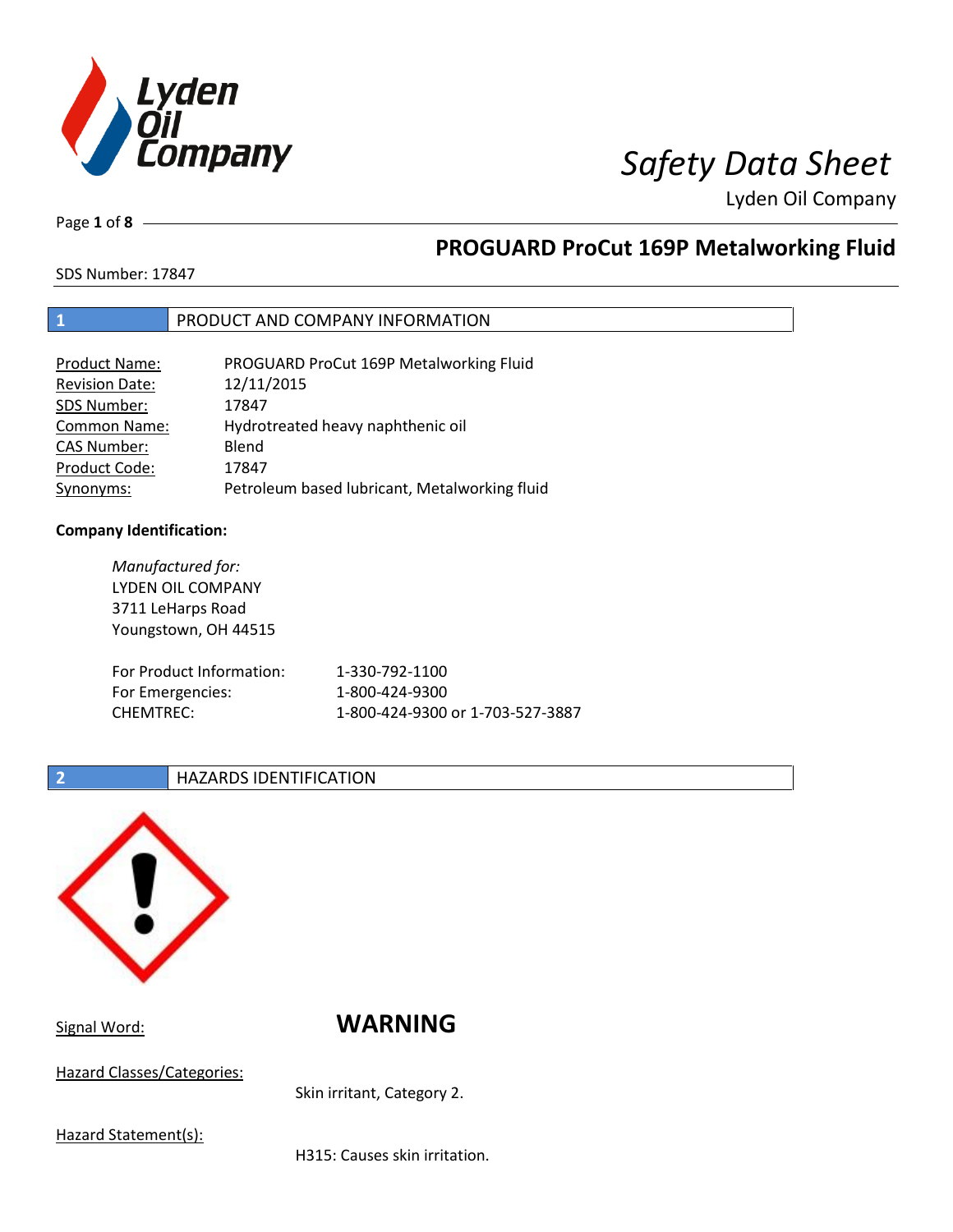

Page **2** of **8**

## **PROGUARD ProCut 169P Metalworking Fluid**

SDS Number: 17847

### Precaution Statement(s):

P101: If medical advice is needed, have product container or label at hand. P102: Keep out of reach of children. P103: Read label before use. P302+352: IF ON SKIN: Wash with plenty of soap and water.

Other Hazard Statement(s):

Repeated exposure may cause skin dryness or cracking.

| COMPOSITION / INFORMATION ON INGREDIENTS |  |
|------------------------------------------|--|
|------------------------------------------|--|

Ingredients:

*Mixture of the substances listed below with nonhazardous additions.*

| <b>Chemical Name</b>                                   | <b>CAS Number</b> | Percentage |
|--------------------------------------------------------|-------------------|------------|
| Distillates (petroleum), hydrotreated heavy naphthenic | 64742-52-5        | 85-95      |
| Fats and glyceridic oils                               | 68990-81-8        | $5-15$     |
| Dinonylphenol, ethoxylated, phosphate                  | 39464-64-7        | <2         |

*\*Any concentration shown as a range is to protect confidentiality or is due to batch variation.*

|  | `NEASURF (<br>$\Lambda$ IF<br>$F: R \rightarrow T$<br>שור<br>כחו־ |
|--|-------------------------------------------------------------------|
|--|-------------------------------------------------------------------|

### Description of First Aid Measures:

| Inhalation:   | If symptoms develop, move victim to fresh air. If symptoms persist,<br>obtain medical attention.                  |
|---------------|-------------------------------------------------------------------------------------------------------------------|
| Skin Contact: | Wash with soap and water. Remove contaminated clothing and wash<br>before reuse. Get medical attention if needed. |
| Eye Contact:  | Rinse opened eye for several minutes under running water. If<br>symptoms persist, consult medical attention.      |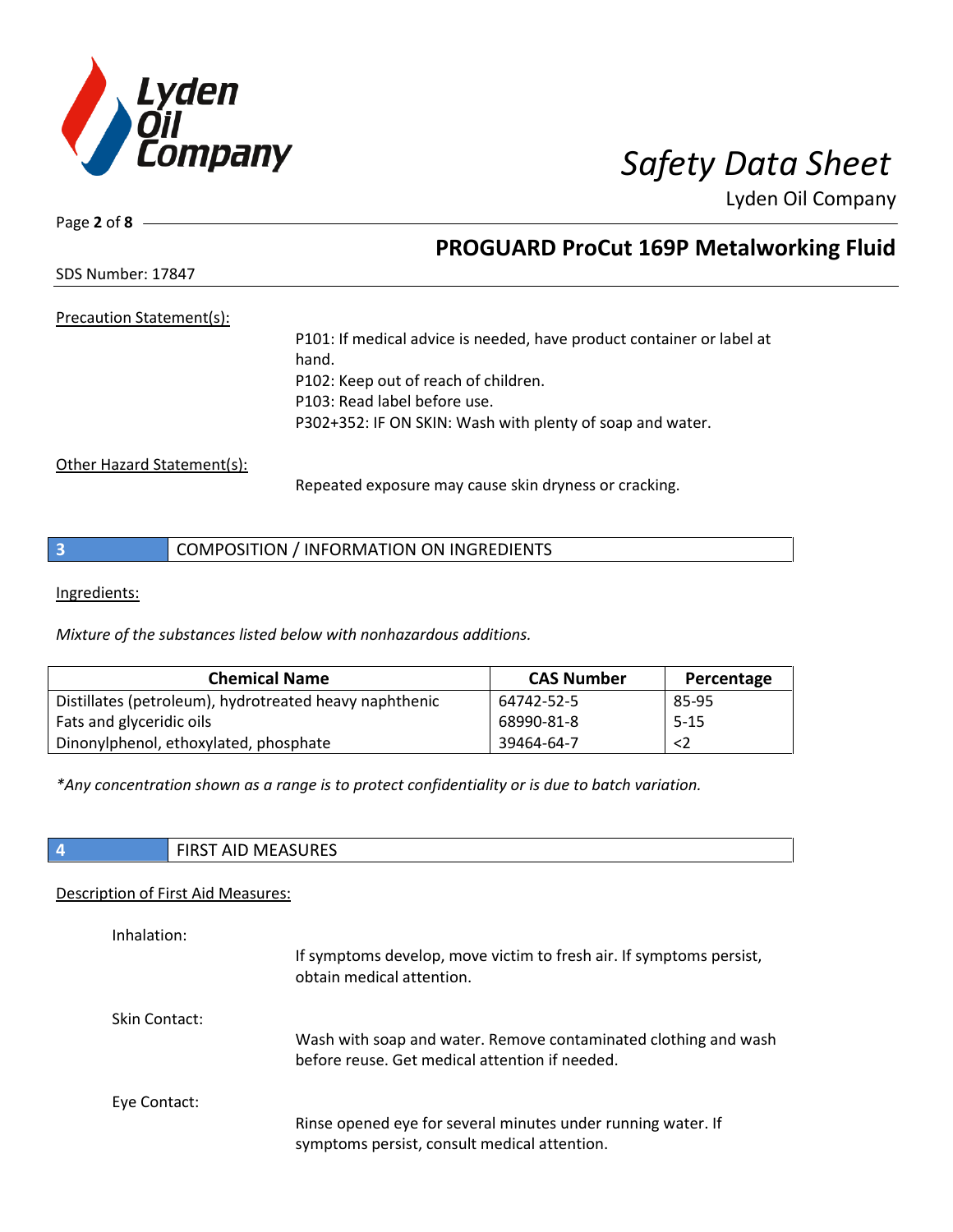

Page **3** of **8**

Lyden Oil Company

| SDS Number: 17847                             | <b>PROGUARD ProCut 169P Metalworking Fluid</b>                                                                                                                                                    |
|-----------------------------------------------|---------------------------------------------------------------------------------------------------------------------------------------------------------------------------------------------------|
| Ingestion:                                    | Rinse mouth with water. If symptoms develop, obtain medical<br>attention.                                                                                                                         |
| Symptoms and Effects, both acute and delayed: | No further relevent data available.                                                                                                                                                               |
| <b>Recommended Actions:</b>                   | Treat symptomatically. Call a doctor or poison<br>control center for guidance.                                                                                                                    |
| FIRE FIGHTING MEASURES<br>5                   |                                                                                                                                                                                                   |
| Recommended Fire-Extinguishing Equipment:     | Use dry powder, foam, or carbon dioxide fire<br>extinguishers. Water may be ineffective in fighting<br>an oil fire unless used by experienced fire fighters.                                      |
| Possible Hazards During a Fire:               | Hazardous combustion products may include: A<br>complex mixture of airborne solid and liquid<br>particulates and gases (smoke). Carbon monoxide.<br>Unidentified organic and inorganic compounds. |
| Recommendations to Firefighters:              | No special measures required.                                                                                                                                                                     |
| 6<br><b>ACCIDENTAL RELEASE MEASURES</b>       |                                                                                                                                                                                                   |
| <b>Personal Precautions:</b>                  | Avoid contact with skin, eyes, and clothing.                                                                                                                                                      |

Keep away from sources of ignition.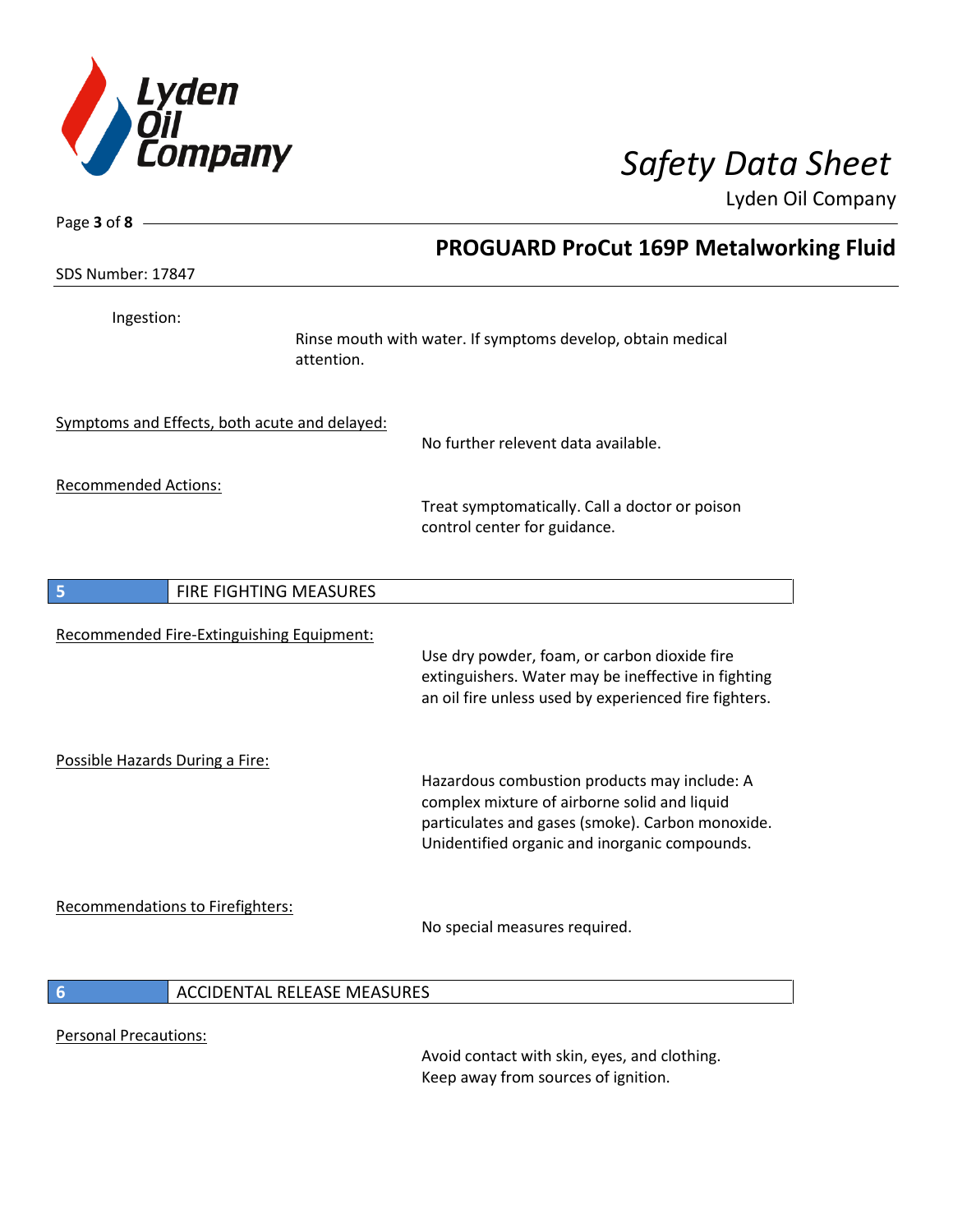

| Page 4 of 8                                   |                                                                                          |
|-----------------------------------------------|------------------------------------------------------------------------------------------|
|                                               | <b>PROGUARD ProCut 169P Metalworking Fluid</b>                                           |
| SDS Number: 17847                             |                                                                                          |
| <b>Emergency Procedures:</b>                  |                                                                                          |
|                                               | Contain spilled material, collect in suitable and<br>properly labeled containers.        |
| <b>Environmental Precautions:</b>             |                                                                                          |
|                                               | Do not allow to reach sewage system or any water                                         |
|                                               | course.                                                                                  |
|                                               | Do not allow to enter ground waters.                                                     |
| Cleanup Procedures:                           |                                                                                          |
|                                               | Pick up excess with inert absorbant material.                                            |
|                                               |                                                                                          |
| $\overline{7}$<br><b>HANDLING AND STORAGE</b> |                                                                                          |
|                                               |                                                                                          |
| <b>Handling Precautions:</b>                  | Handle with care and avoid spillage on the floor.                                        |
|                                               | Do not cut, weld, drill, grind, braze, or solder                                         |
|                                               | container.                                                                               |
| <b>Storage Requirements:</b>                  |                                                                                          |
|                                               | Keep container tightly sealed.                                                           |
|                                               | Keep away from sources of ignition.                                                      |
|                                               |                                                                                          |
| 8<br>EXPOSURE CONTROLS / PERSONAL PROTECTION  |                                                                                          |
|                                               |                                                                                          |
| <b>Exposure Limits:</b><br>No data available. |                                                                                          |
|                                               |                                                                                          |
| <b>Engineering Controls:</b>                  |                                                                                          |
|                                               | All ventilation should be designed in accordance<br>with OSHA standard (29 CFR 1910.94). |
|                                               |                                                                                          |
| Personal Protective Equipment:                |                                                                                          |
|                                               | Wash hands before breaks and at the end of work.                                         |
|                                               | Use safety glasses and gloves.                                                           |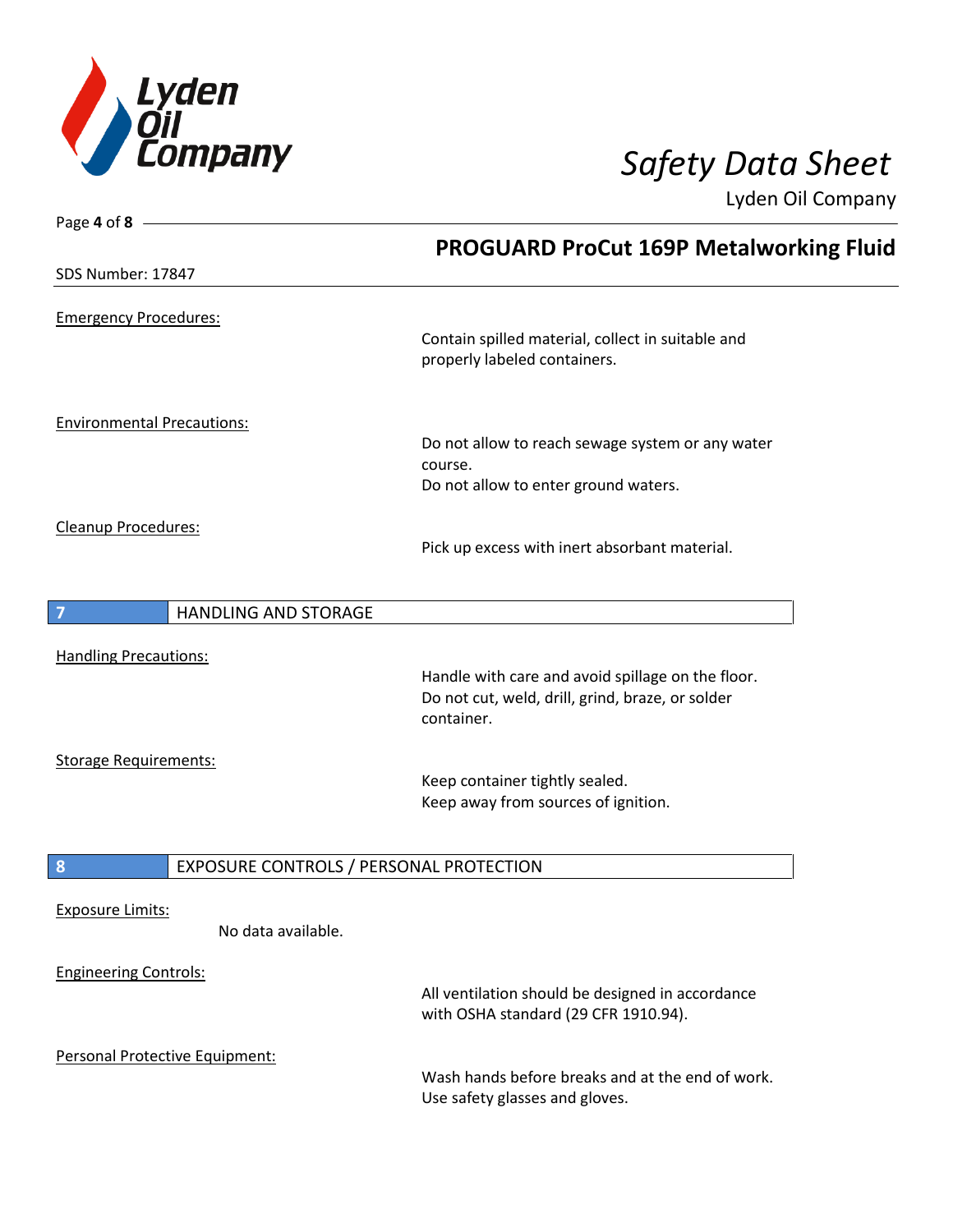

Page **5** of **8**

# **PROGUARD ProCut 169P Metalworking Fluid**

SDS Number: 17847

### **9** PHYSICAL AND CHEMICAL PROPERTIES

| Color:                        | Amber                                       |
|-------------------------------|---------------------------------------------|
| <b>Physical State:</b>        | Liquid                                      |
| Odor:                         | Data not available                          |
| Odor Threshold:               | Data not available                          |
| pH:                           | Data not available                          |
| <b>Melting Point:</b>         | Data not available                          |
| <b>Boiling Point:</b>         | Data not available                          |
| <b>Boiling Range:</b>         | Data not available                          |
| Flash Point:                  | 162° C / 325° F (COC Method)                |
| <b>Evaporation Rate:</b>      | Data not available                          |
| Flammability:                 | Data not available                          |
| Flammability Limits:          | Data not available                          |
| Vapor Pressure:               | Data not available                          |
| Vapor Density:                | Data not available                          |
| <b>Relative Density:</b>      | Data not available                          |
| Solubilities:                 | Insoluble in water                          |
| <b>Partition Coefficient:</b> | Data not available                          |
| Auto-Ignition Temperature:    | Data not available                          |
| Decomposition Temperature:    | Data not available                          |
| Viscosity:                    | 30 mm <sup>2</sup> /sec (kinematic at 40°C) |

| 10                          | STABILITY AND REACTIVITY |                                                                  |
|-----------------------------|--------------------------|------------------------------------------------------------------|
| Stability:                  |                          | Stable under normal conditions.                                  |
| Reactivity:                 |                          | Not reactive under normal conditions.                            |
| <b>Conditions to Avoid:</b> |                          | Extreme temperature, sparks, open flame, and<br>direct sunlight. |
| <b>Hazardous Reactions:</b> |                          | No known hazardous reactions.                                    |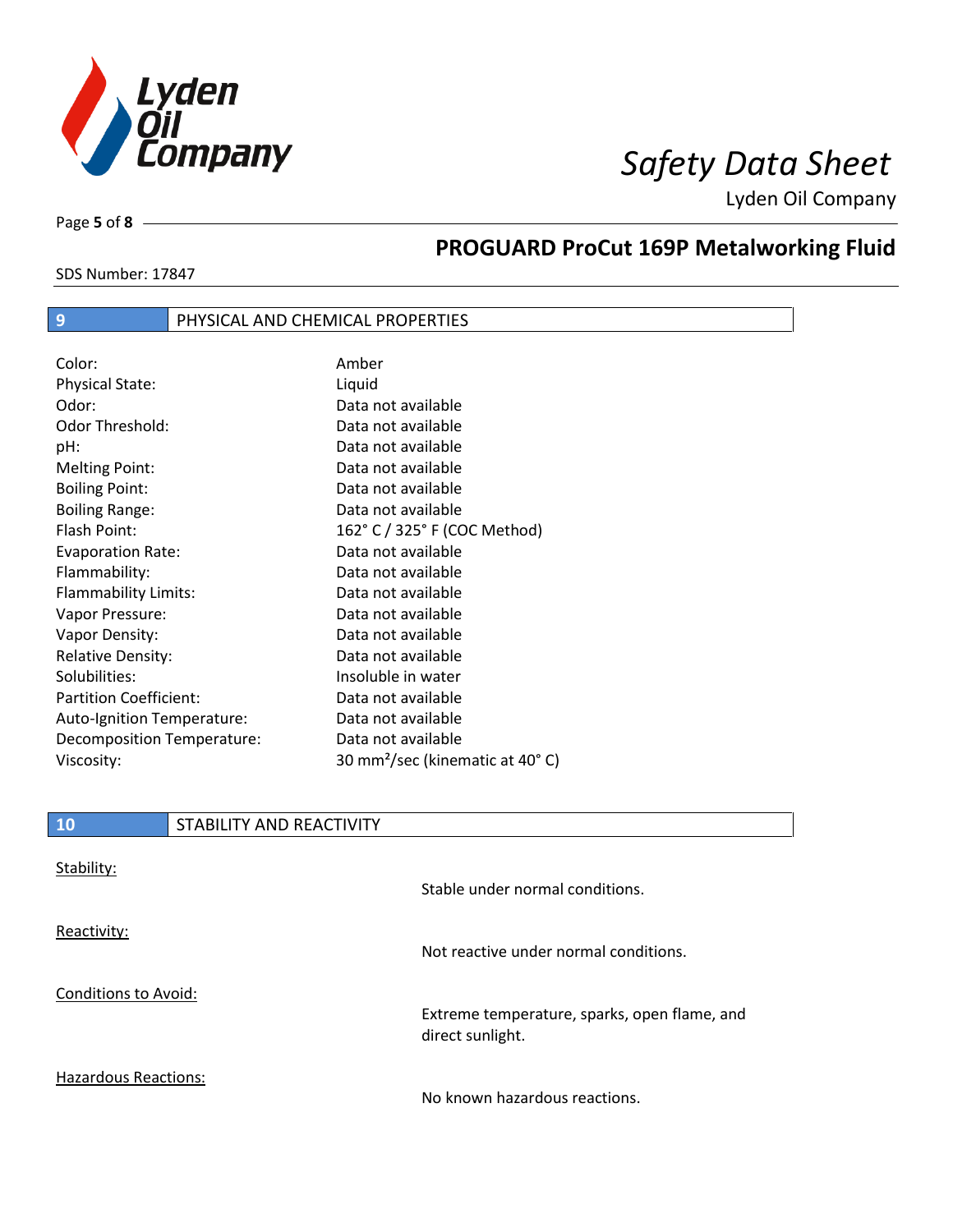

| Page 6 of 8 $-$                               |                                                                                                                           |
|-----------------------------------------------|---------------------------------------------------------------------------------------------------------------------------|
|                                               | <b>PROGUARD ProCut 169P Metalworking Fluid</b>                                                                            |
| SDS Number: 17847                             |                                                                                                                           |
| Incompatible Materials:                       | No further relevant information available.                                                                                |
| Decomposition Products:                       | Hazardous decomposition products are not<br>expected to form.                                                             |
| <b>TOXICOLOGICAL INFORMATION</b><br><b>11</b> |                                                                                                                           |
| Routes of Exposure:                           | Skin and eye contact are the primary routes of<br>exposure although exposure may occur following<br>accidental ingestion. |
| <b>Exposure Effects:</b>                      | Repeated skin contact may cause dermatitis or an<br>oil acne.                                                             |
| <b>Measures of Toxicity:</b>                  | No test data available.                                                                                                   |
| Carcinogenic/Mutagenic Precautions:           | Non-carcinogenic and not expected to be<br>mutagentic.                                                                    |
| 12<br><b>ECOLOGICAL INFORMATION</b>           |                                                                                                                           |
| <b>Ecological Precautions:</b>                | Avoid exposing to the environment.                                                                                        |
| <b>Ecological Effects:</b>                    | No specific environmental or aquatic data available.                                                                      |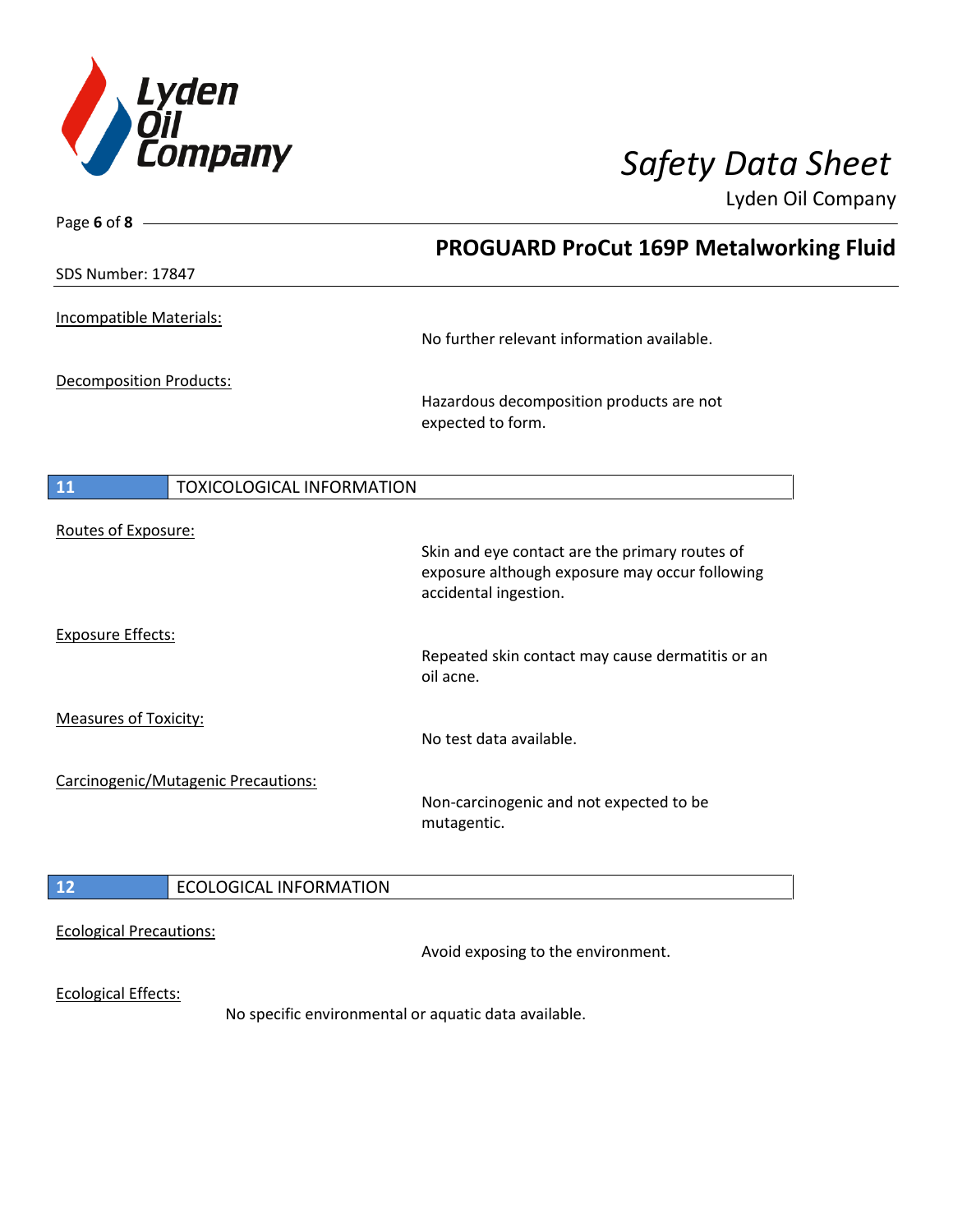

**PROGUARD ProCut 169P Metalworking Fluid**

Lyden Oil Company

SDS Number: 17847

Page **7** of **8**

 $\overline{\phantom{a}}$ 

| 13                                  |  | <b>DISPOSAL CONSIDERATIONS</b> |                                                  |
|-------------------------------------|--|--------------------------------|--------------------------------------------------|
|                                     |  |                                |                                                  |
| Disposal Methods:                   |  |                                |                                                  |
|                                     |  |                                | Dispose of waste material in accordance with all |
|                                     |  |                                | local, state, and federal requirements.          |
| <b>Disposal Containers:</b>         |  |                                |                                                  |
|                                     |  |                                | Use properly approved container for disposal.    |
|                                     |  |                                |                                                  |
| <b>Special Precautions:</b>         |  |                                |                                                  |
|                                     |  |                                | Do not flush to surface waters or drains.        |
|                                     |  |                                |                                                  |
| 14                                  |  | <b>TRANSPORT INFORMATION</b>   |                                                  |
|                                     |  |                                |                                                  |
| <b>UN Number:</b>                   |  | Data not available             |                                                  |
| <b>UN Shipping Name:</b>            |  | Data not available             |                                                  |
| <b>Transport Hazard Class:</b>      |  | Data not available             |                                                  |
| Packing Group:                      |  | Data not available             |                                                  |
| <b>Environmental Hazards:</b>       |  |                                |                                                  |
|                                     |  |                                | Data not available                               |
|                                     |  |                                |                                                  |
| <b>Bulk Transport Guidance:</b>     |  |                                |                                                  |
|                                     |  |                                | Data not available                               |
| <b>Special Precautions:</b>         |  |                                |                                                  |
|                                     |  |                                | Not regulated by DOT.                            |
|                                     |  |                                |                                                  |
|                                     |  |                                |                                                  |
| 15<br><b>REGULATORY INFORMATION</b> |  |                                |                                                  |

This material and all of its components are listed on the Inventory of Existing Chemical Substances under the Toxic Substances Control Act.